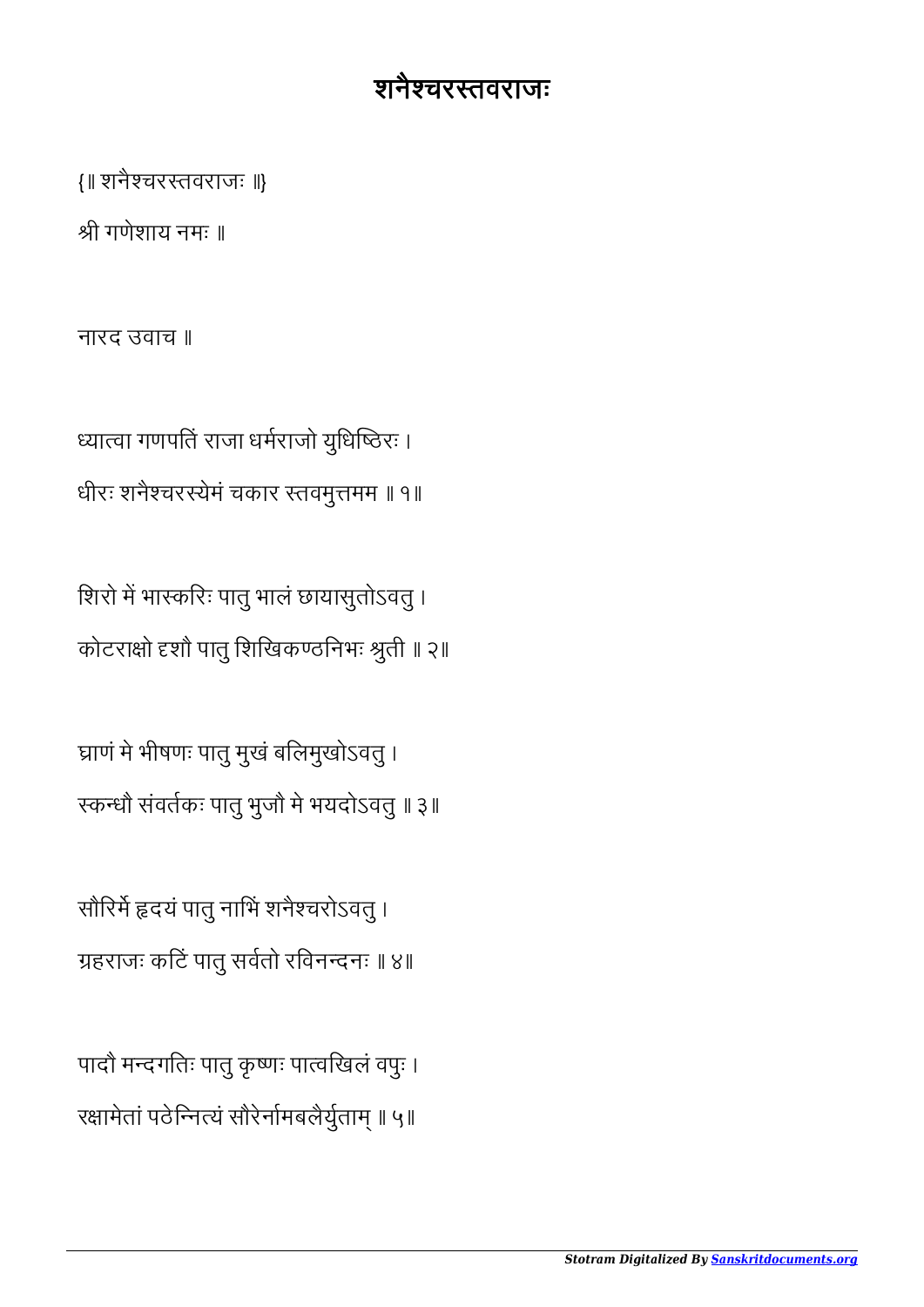छायासुतः श्यामलाङ्गो धनहर्ता धनप्रदः ।

विष्णुर्हरो गणपतिः कुमारः काम ईश्वरः । कर्ता हर्ता पालयिता राज्यभुग राज्यदायकः ॥ १२॥orराज्येशो

केतुर्देवपतिर्बाहुः कृतान्तो नैऋतस्तथा । शशी मरूत्कुबेरश्च ईशानः सुर आत्मभूः ॥ ११॥

ग्रहराजः कराली च सूर्यपुत्रो रविः शशी । कुजो बुधो गुरूः काव्यो भानुजः सिंहिकासुतः ॥ १०॥

नीलांशुः क्रोधनो रौद्रो दीर्घश्मश्रुर्जटाधरः । मदो मदगितः खंजो तृतः संवतको यमः ॥ ९॥orअतृतः

कालदृष्टिः कोटराक्षः स्थूलरोमावलीमुखः । दीर्घो निर्मांसगात्रस्तु शुष्को घोरो भयानकः ॥ ८॥

शुष्कोदरो विशालाक्षो र्दुनिरीक्ष्यो विभीषणः । शिखिकण्ठनिभो नीलश्छायाहृदयनन्दनः ॥ ७॥

सुखी पुत्री चिरायुश्च स भवेन्नात्र संशयः । सौरिः शनैश्चरः कृष्णो नीलोत्पलनिभः शनिः ॥ ६॥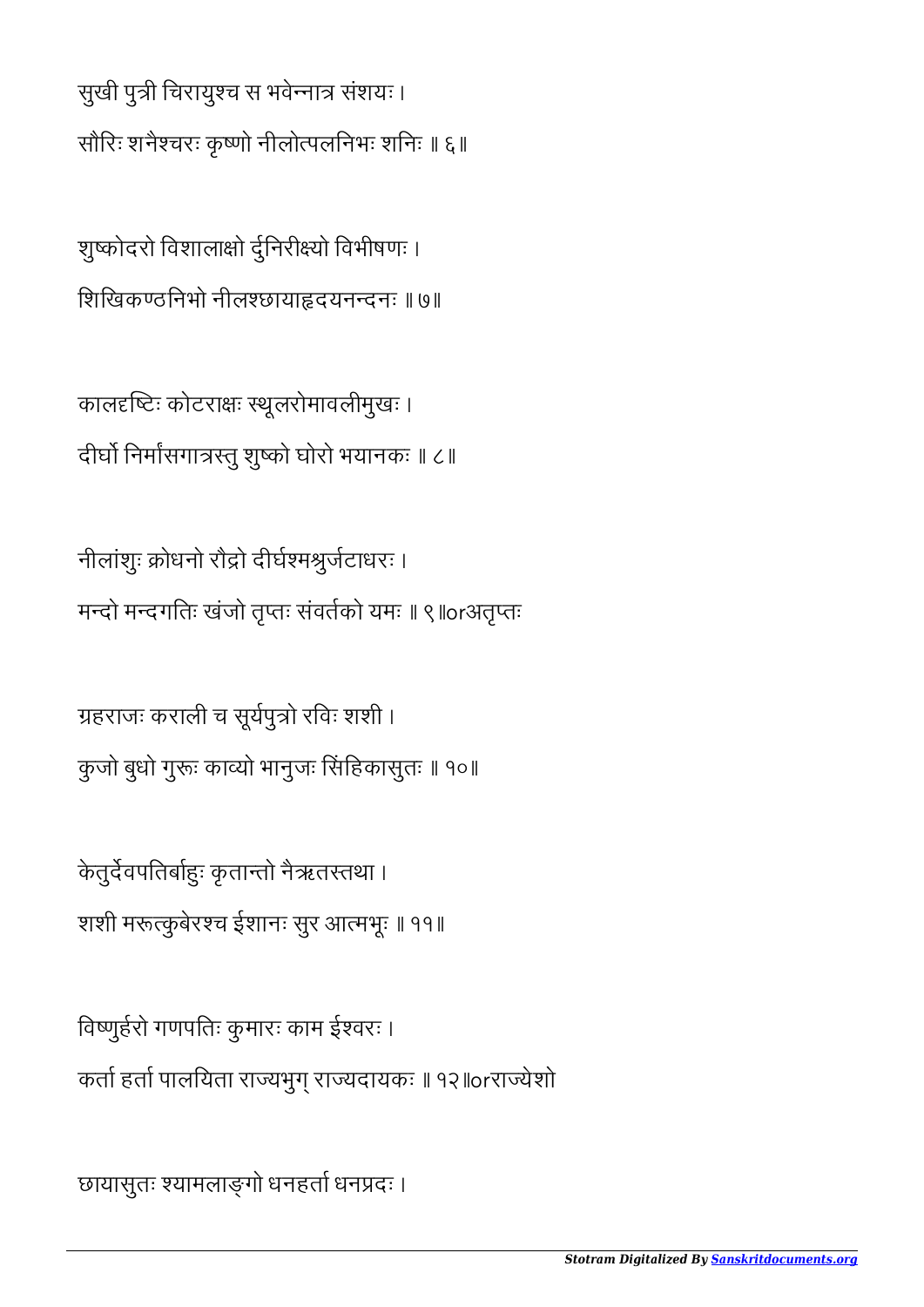ू रकमिवधाता च सवकमवरोधकः ॥ १३॥

तुष्टो रूष्टः कामरूपः कामदो रविनन्दनः । ग्रहपीडाहरः शान्तो नक्षत्रेशो ग्रहेश्वरः ॥ १४॥

थरासनः थरगितमहाकायो महाबलः । महाभो महाकालः कालामा कालकालकः ॥ १५॥

आिदयभयदाता च मृयुरािदयनंदनः । शतिभुदियता योदिशितिथियः ॥ १६॥

ितयामा ितिथगणनो नगणनायकः ।orितयामकतिथगणो योगराशिर्मुहूर्तात्मा कर्ता दिनपतिः प्रभुः ॥ १७॥

शमीपुपियः यामैलोयाभयदायकः । नीलवासाः क्रियासिन्धुर्नीलाञ्जनचयच्छविः ॥ १८॥

सर्वरोगहरो देवः सिद्धो देवगणस्तुतः । अष्टोत्तरशतं नाम्नां सौरेश्छायासुतस्य यः ॥ १९॥

पठेन्नित्यं तस्य पीडा समस्ता नश्यति ध्रुवम् । कृत्वा पूजां पठेन्मर्त्यो भक्तिमान्यः स्तवं सदा ॥ २०॥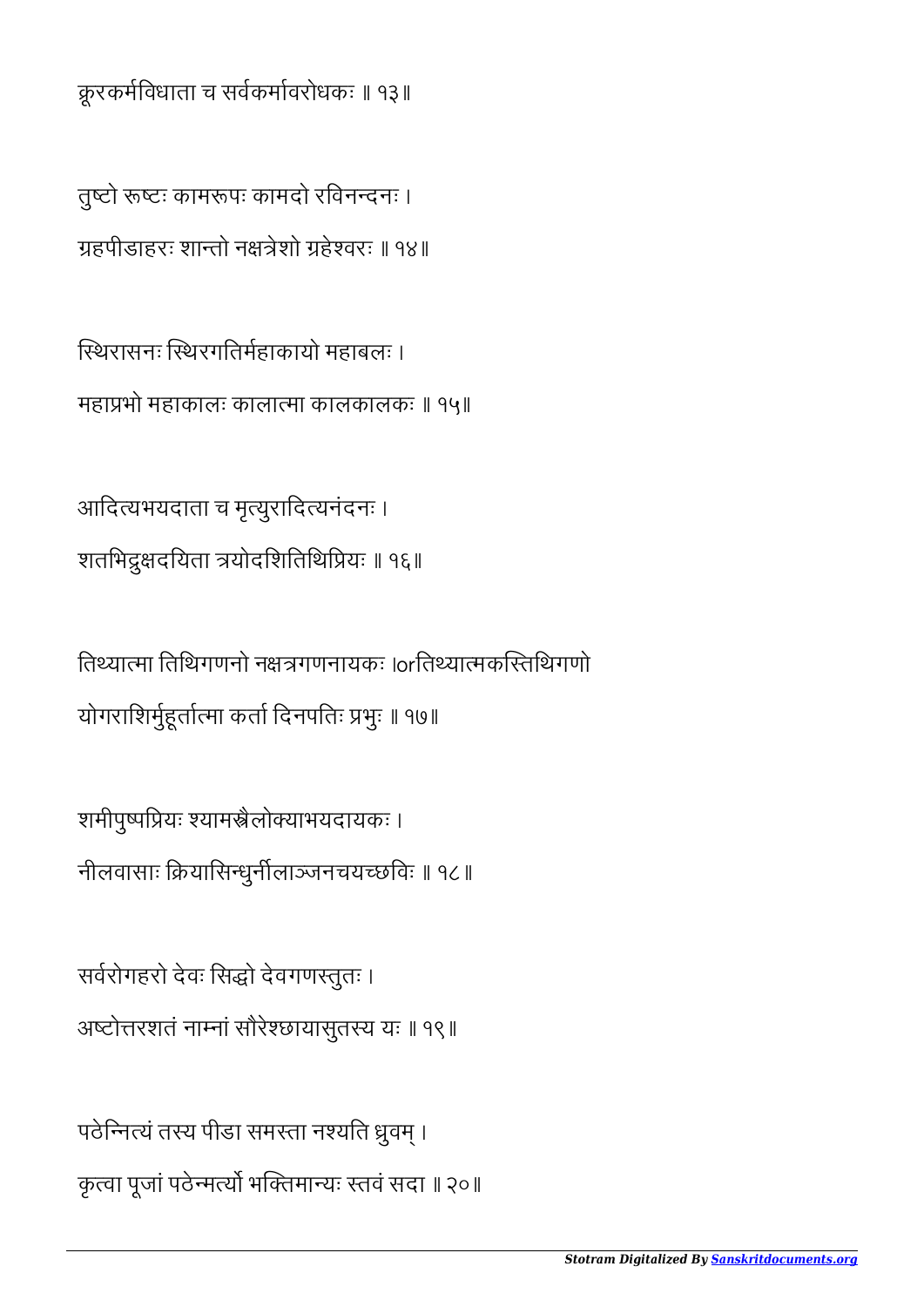विशेषतः शनिदिने पीडा तस्य विनश्यति । जन्मलग्ने स्थितिर्वापि गोचरे क्रूरराशिगे ॥ २१॥

दशासु च गते सौरे तदा स्तवमिमं पठेत् । पूजयेद्यः शनिं भक्त्या शमीपुष्पाक्षताम्बरैः ॥ २२॥

विधाय लोहप्रतिमां नरो दुःखाद्विमुच्यते । वाधा याऽन्यग्रहाणां च यः पठेत्तस्य नश्यति ॥ २३॥

भीतो भयाद्विमुच्येत बद्धो मुच्येत बन्धनात् । रोगी रोगािमुयेत नरः तविममं पठे ॥ २४॥

पुत्रवान्धनवान् श्रीमान् जायते नात्र संशयः ॥ २५॥

नारद उवाच ॥

रतवं निशम्य पार्थस्य प्रत्यक्षोऽभूच्छनैश्चरः । दत्त्वा राज्ञे वरः कामं शनिश्चान्तर्दधे तदा ॥ २६॥

॥ इति श्री भविष्यपुराणे शनैश्चरस्तवराजः सम्पूर्णः ॥

Visit http://www.webdunia.com for additional texts with Hindi meanings.